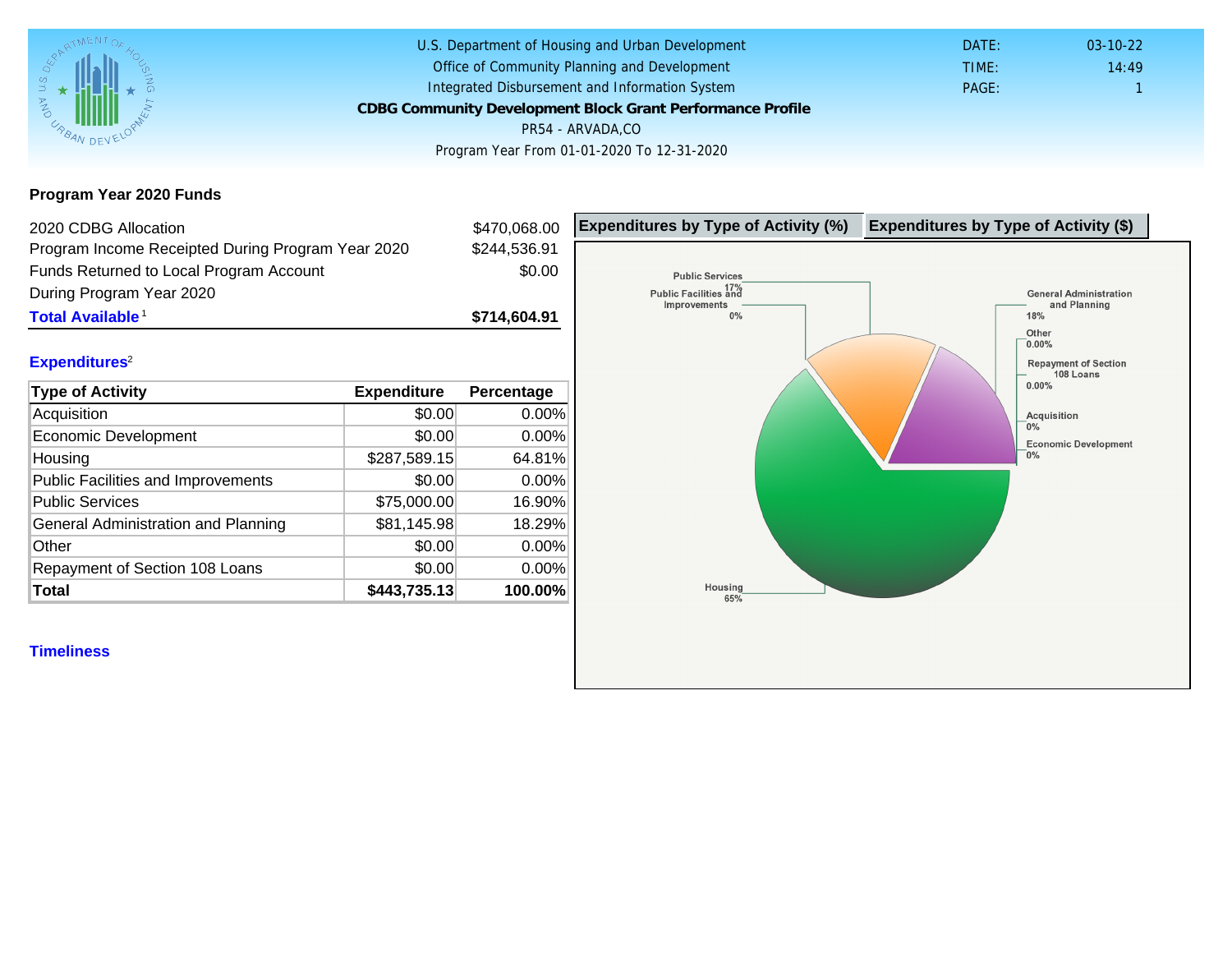## Program Targeting

| 1 -Percentage of Expenditures Assisting Low-<br>and Moderate-Income Persons and Households<br>Either Directly or On an Area Basis <sup>3</sup>                                                                               | 100.00%  |
|------------------------------------------------------------------------------------------------------------------------------------------------------------------------------------------------------------------------------|----------|
| 2 - Percentage of Expenditures That Benefit<br>Low/Mod Income Areas                                                                                                                                                          | $0.00\%$ |
| 3 - Percentage of Expenditures That Aid in The<br>Prevention or Elimination of Slum or Blight                                                                                                                                | $0.00\%$ |
| 4 - Percentage of Expenditures Addressing<br><b>Urgent Needs</b>                                                                                                                                                             | $0.00\%$ |
| 5-Funds Expended in Neighborhood<br>(Community For State) Revitalization Strategy<br>Areas and by Community Development<br>Financial Institution.<br>6-Percentage of Funds Expended in<br>Neighborhood (Community For State) | \$0.00   |
| Revitalization Strategy Areas and by Community<br>Development Financial Institution                                                                                                                                          | 0.00%    |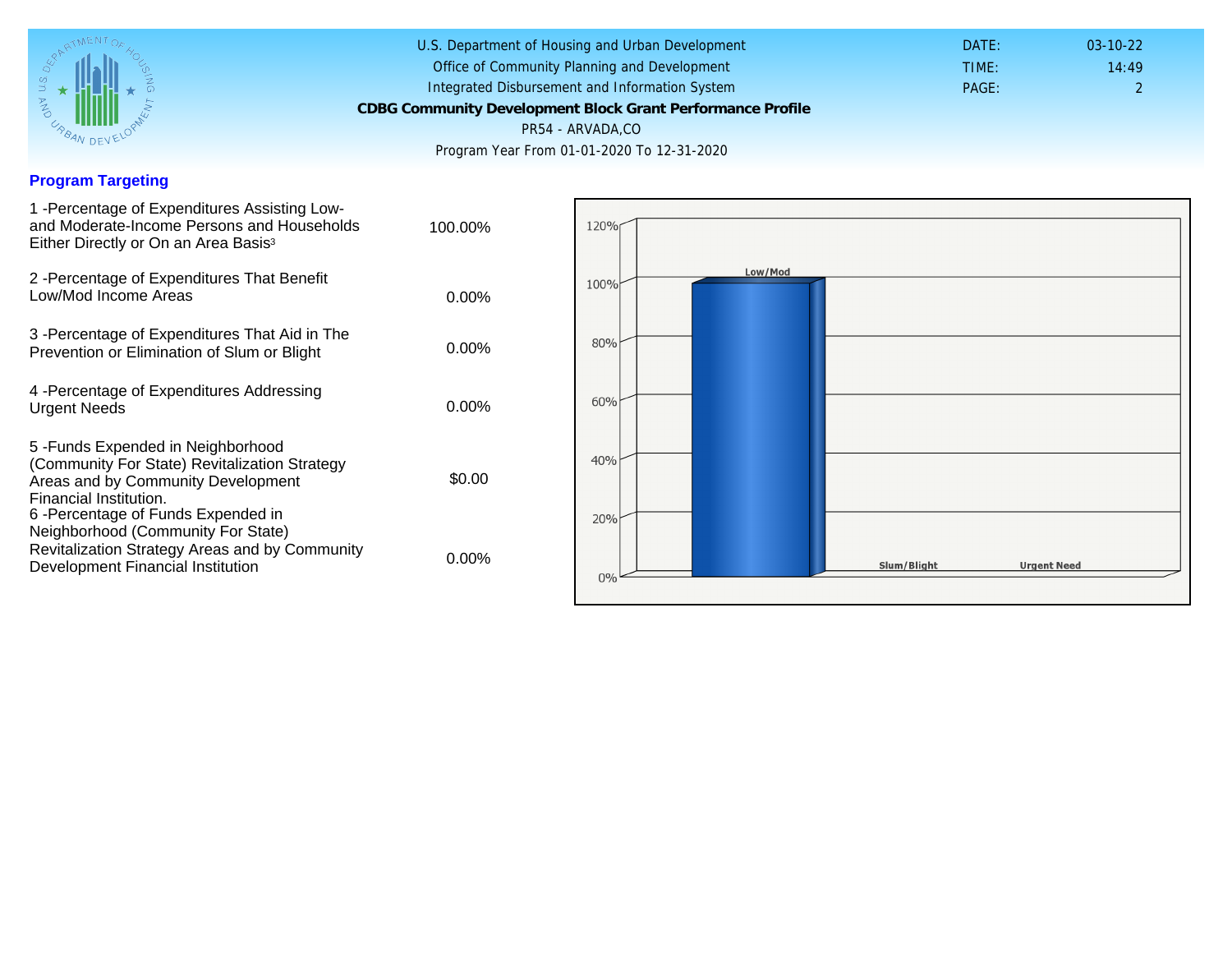## CDBG Beneficiaries by Racial/Ethnic Category <sup>4</sup>

| Race                                              | Total    | Hispanic |
|---------------------------------------------------|----------|----------|
| White                                             | 71.85%   | 74.19%   |
| Black/African American                            | 16.41%   | 5.91%    |
| Asian                                             | 0.17%    | $0.00\%$ |
| IAmerican Indian/Alaskan Native                   | 0.00%    | $0.00\%$ |
| lNative Hawaiian/Other Pacific Islander           | $0.00\%$ | $0.00\%$ |
| American Indian/Alaskan Native & White            | 1.38%    | $0.00\%$ |
| Asian & White                                     | 0.00%    | 0.00%    |
| Black/African American & White                    | 0.00%    | $0.00\%$ |
| Amer. Indian/Alaskan Native & Black/African Amer. | $0.00\%$ | $0.00\%$ |
| <b>Other multi-racial</b>                         | 10.19%   | 19.89%   |
| Asian/Pacific Islander (valid until 03-31-04)     | 0.00%    | 0.00%    |
| Hispanic (valid until 03-31-04)                   | 0.00%    | 0.00%    |

## Income of CDBG Beneficiaries

| Income Level                          | Percentage |
|---------------------------------------|------------|
| Extremely Low Income (<=30%)          | 86.87%     |
| Low Income (30-50%)                   | 7.77%      |
| Moderate Income (50-80%)              | 5.35%      |
| Total Low and Moderate Income (<=80%) | 100.00%    |
| Non Low and Moderate Income (>80%)    | $0.00\%$   |